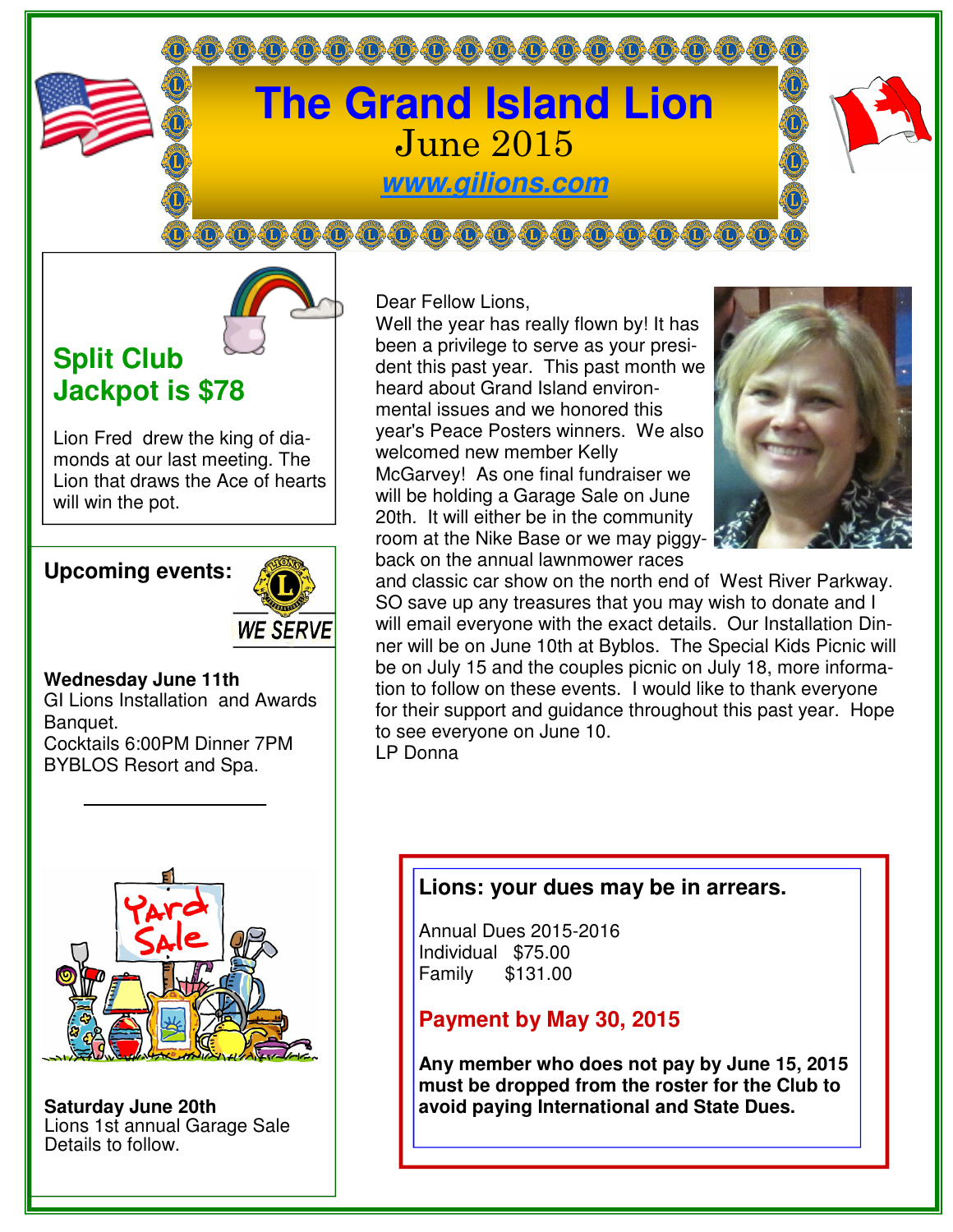

**New Member:** At our May 13th meeting Kelly McGarvey was inducted into our club. Lion Paul Bassette performed the ceremony and is seen here with Lion Kelly (on Right) along with her sponsor Lion Shelia Ferrentino.

#### **2015 Lion Milestones**

These Lions have achieved the following milestones: Membership--Paul Bassette 40 tears Ross Kaiser 25 years Dan Morabito 20 years Mike Steinagel 15 years Henry Lobl 10 years Annette Boies-Lobl 10 years Perfect Attendance Al Ackerman 30 years Paul Bassette 21 years Fred Ruocco 14 years Tom Rusert 13 years Anne Fahning 12 years Tom Witkowski 8 years Donna Lavallee 6 years Brooks Rimes 2 years

I am participating in The Ride For Roswell 2015 to raise money for Roswell Park Cancer Institute. Please help me reach my fundraising goal by making a donation today!

#### http://bit.ly/1FD361d

Follow this link to donate. All donations big or small help the cause. Thanks Lion Bill Wind